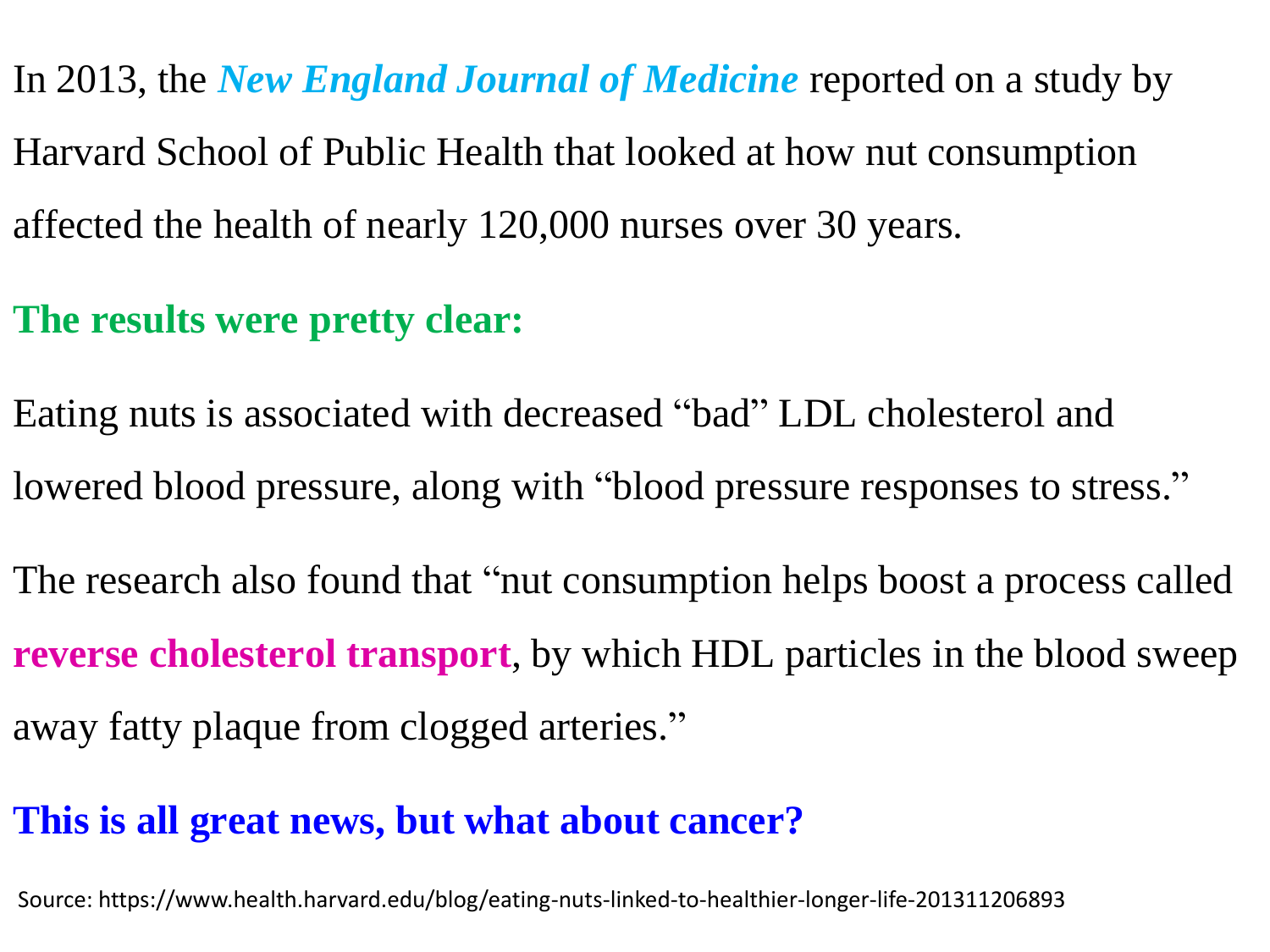- **That same Harvard nurse study concluded that simply eating nuts on a regular basis is a "viable means for breast cancer prevention."**
- Another study, this time in the journal *Breast Cancer Research &*
- *Treatment,* reported that even high-risk groups, such as "girls with a **family history** of breast cancer, had significantly lower risk" if they consistently consumed nuts.
- A 2013 report in the *British Journal of Cancer* concluded that **eating just a couple ounces of nuts per week** resulted in a "significantly lower risk of pancreatic cancer."
- **Pancreatic cancer is one of the deadliest and most aggressive forms of cancer, with a 5 year survival rate of about 7%.**

Sources: https://www.ncbi.nlm.nih.gov/pubmed/20229245 and https://www.ncbi.nlm.nih.gov/pubmed/24043428 and https://www.ncbi.nlm.nih.gov/pubmed/24149179 and http://pancreatic.org/pancreatic-cancer/about-the-pancreas/prognosis/